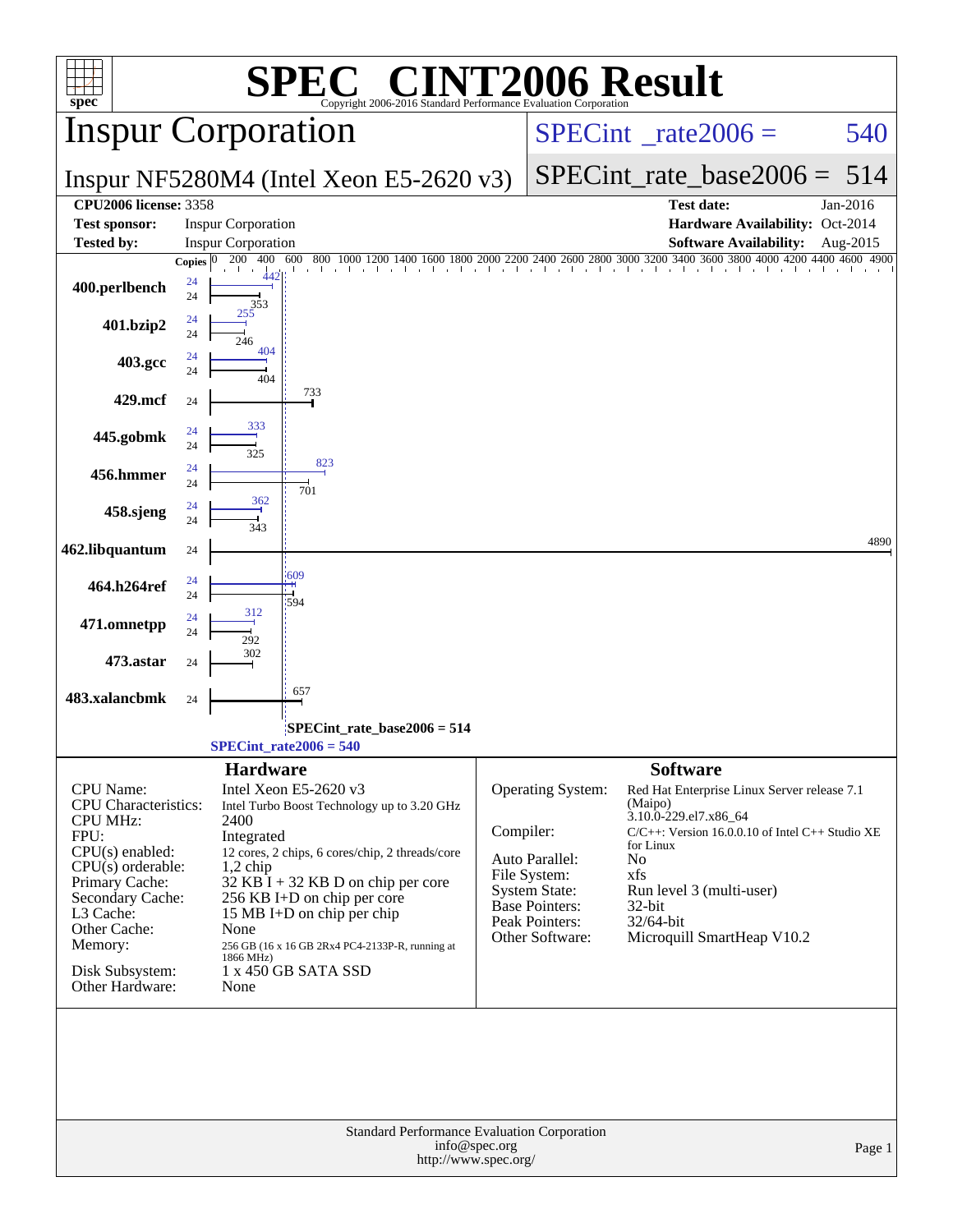

## Inspur Corporation

SPECint rate $2006 = 540$ 

Inspur NF5280M4 (Intel Xeon E5-2620 v3)

[SPECint\\_rate\\_base2006 =](http://www.spec.org/auto/cpu2006/Docs/result-fields.html#SPECintratebase2006) 514

#### **[CPU2006 license:](http://www.spec.org/auto/cpu2006/Docs/result-fields.html#CPU2006license)** 3358 **[Test date:](http://www.spec.org/auto/cpu2006/Docs/result-fields.html#Testdate)** Jan-2016

**[Test sponsor:](http://www.spec.org/auto/cpu2006/Docs/result-fields.html#Testsponsor)** Inspur Corporation **[Hardware Availability:](http://www.spec.org/auto/cpu2006/Docs/result-fields.html#HardwareAvailability)** Oct-2014 **[Tested by:](http://www.spec.org/auto/cpu2006/Docs/result-fields.html#Testedby)** Inspur Corporation **[Software Availability:](http://www.spec.org/auto/cpu2006/Docs/result-fields.html#SoftwareAvailability)** Aug-2015

#### **[Results Table](http://www.spec.org/auto/cpu2006/Docs/result-fields.html#ResultsTable)**

|                                                                                                          |               | <b>Base</b>    |       |                |       | <b>Peak</b>    |       |               |                |              |                |              |                |              |
|----------------------------------------------------------------------------------------------------------|---------------|----------------|-------|----------------|-------|----------------|-------|---------------|----------------|--------------|----------------|--------------|----------------|--------------|
| <b>Benchmark</b>                                                                                         | <b>Copies</b> | <b>Seconds</b> | Ratio | <b>Seconds</b> | Ratio | <b>Seconds</b> | Ratio | <b>Copies</b> | <b>Seconds</b> | <b>Ratio</b> | <b>Seconds</b> | <b>Ratio</b> | <b>Seconds</b> | <b>Ratio</b> |
| 400.perlbench                                                                                            | 24            | 664            | 353   | 664            | 353   | 667            | 352   | 24            | 531            | 442          | 530            | 442          | 530            | 442          |
| 401.bzip2                                                                                                | 24            | 943            | 246   | 942            | 246   | 941            | 246   | 24            | 909            | 255          | 908            | 255          | 907            | 255          |
| $403.\mathrm{gcc}$                                                                                       | 24            | 479            | 404   | 477            | 405   | 486            | 398   | 24            | 478            | 404          | 478            | 404          | 480            | 403          |
| $429$ .mcf                                                                                               | 24            | 297            | 738   | 299            | 733   | 300            | 729   | 24            | 297            | 738          | 299            | 733          | 300            | 729          |
| $445$ .gobmk                                                                                             | 24            | 774            | 325   | 775            | 325   | 774            | 325   | 24            | 756            | 333          | 756            | 333          | 757            | 333          |
| 456.hmmer                                                                                                | 24            | 319            | 701   | 319            | 703   | 320            | 701   | 24            | 272            | 823          | 272            | 824          | 273            | 822          |
| $458$ .sjeng                                                                                             | 24            | 857            | 339   | 842            | 345   | 846            | 343   | 24            | 802            | 362          | 791            | 367          | 808            | 360          |
| 462.libquantum                                                                                           | 24            | 102            | 4890  | 102            | 4890  | 102            | 4880  | 24            | 102            | 4890         | 102            | 4890         | 102            | 4880         |
| 464.h264ref                                                                                              | 24            | 899            | 590   | 893            | 594   | 890            | 596   | 24            | 872            | 609          | 871            | 609          | 909            | 584          |
| 471.omnetpp                                                                                              | 24            | 514            | 292   | 514            | 292   | 514            | 292   | 24            | 482            | 311          | 481            | 312          | 480            | 312          |
| 473.astar                                                                                                | 24            | 556            | 303   | 558            | 302   | 558            | 302   | 24            | 556            | 303          | 558            | 302          | 558            | <u>302</u>   |
| 483.xalancbmk                                                                                            | 24            | 252            | 657   | 251            | 659   | 252            | 657   | 24            | 252            | 657          | 251            | 659          | 252            | 657          |
| Results appear in the order in which they were run. Bold underlined text indicates a median measurement. |               |                |       |                |       |                |       |               |                |              |                |              |                |              |

#### **[Submit Notes](http://www.spec.org/auto/cpu2006/Docs/result-fields.html#SubmitNotes)**

 The numactl mechanism was used to bind copies to processors. The config file option 'submit' was used to generate numactl commands to bind each copy to a specific processor. For details, please see the config file.

#### **[Operating System Notes](http://www.spec.org/auto/cpu2006/Docs/result-fields.html#OperatingSystemNotes)**

Stack size set to unlimited using "ulimit -s unlimited"

#### **[Platform Notes](http://www.spec.org/auto/cpu2006/Docs/result-fields.html#PlatformNotes)**

 BIOS and OS configuration: SCALING\_GOVERNOR set to Performance Hardware Prefetch set to Disable VT Support set to Disable C1E Support set to Disable Sysinfo program /home/CPU2006/config/sysinfo.rev6914 \$Rev: 6914 \$ \$Date:: 2014-06-25 #\$ e3fbb8667b5a285932ceab81e28219e1 running on localhost.localdomain Fri Jan 8 03:32:07 2016

 This section contains SUT (System Under Test) info as seen by some common utilities. To remove or add to this section, see: <http://www.spec.org/cpu2006/Docs/config.html#sysinfo>

 From /proc/cpuinfo model name : Intel(R) Xeon(R) CPU E5-2620 v3 @ 2.40GHz 2 "physical id"s (chips) 24 "processors" Continued on next page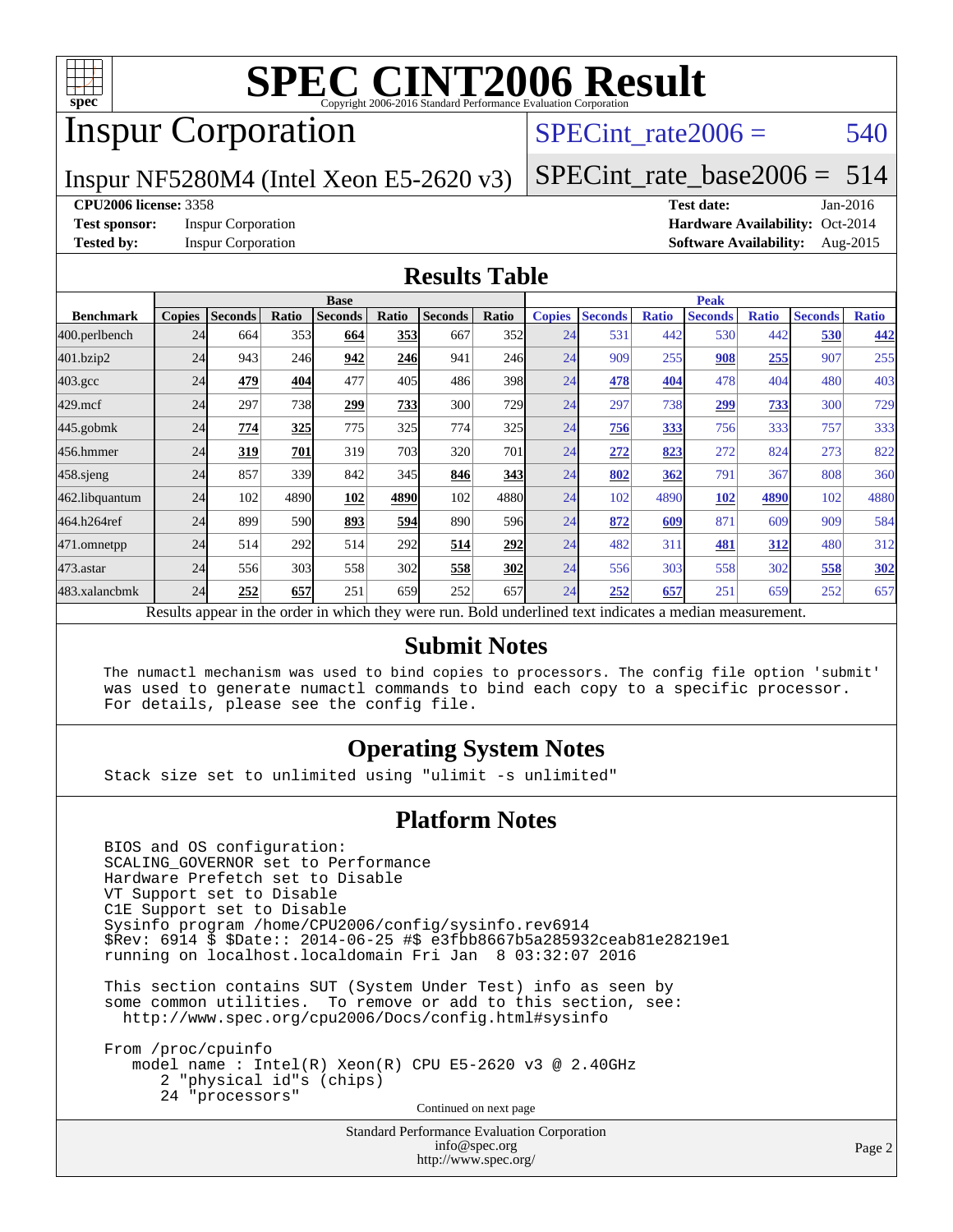

Inspur Corporation

Inspur NF5280M4 (Intel Xeon E5-2620 v3)

SPECint rate $2006 = 540$ 

[SPECint\\_rate\\_base2006 =](http://www.spec.org/auto/cpu2006/Docs/result-fields.html#SPECintratebase2006) 514

**[Test sponsor:](http://www.spec.org/auto/cpu2006/Docs/result-fields.html#Testsponsor)** Inspur Corporation **[Hardware Availability:](http://www.spec.org/auto/cpu2006/Docs/result-fields.html#HardwareAvailability)** Oct-2014

**[CPU2006 license:](http://www.spec.org/auto/cpu2006/Docs/result-fields.html#CPU2006license)** 3358 **[Test date:](http://www.spec.org/auto/cpu2006/Docs/result-fields.html#Testdate)** Jan-2016 **[Tested by:](http://www.spec.org/auto/cpu2006/Docs/result-fields.html#Testedby)** Inspur Corporation **[Software Availability:](http://www.spec.org/auto/cpu2006/Docs/result-fields.html#SoftwareAvailability)** Aug-2015

#### **[Platform Notes \(Continued\)](http://www.spec.org/auto/cpu2006/Docs/result-fields.html#PlatformNotes)**

Standard Performance Evaluation Corporation [info@spec.org](mailto:info@spec.org) cores, siblings (Caution: counting these is hw and system dependent. The following excerpts from /proc/cpuinfo might not be reliable. Use with caution.) cpu cores : 6 siblings : 12 physical 0: cores 0 1 2 3 4 5 physical 1: cores 0 1 2 3 4 5 cache size : 15360 KB From /proc/meminfo<br>MemTotal: 263859980 kB HugePages\_Total: 0 Hugepagesize: 2048 kB From /etc/\*release\* /etc/\*version\* os-release: NAME="Red Hat Enterprise Linux Server" VERSION="7.1 (Maipo)" ID="rhel" ID\_LIKE="fedora" VERSION\_ID="7.1" PRETTY\_NAME="Red Hat Enterprise Linux Server 7.1 (Maipo)" ANSI\_COLOR="0;31" CPE\_NAME="cpe:/o:redhat:enterprise\_linux:7.1:GA:server" redhat-release: Red Hat Enterprise Linux Server release 7.1 (Maipo) system-release: Red Hat Enterprise Linux Server release 7.1 (Maipo) system-release-cpe: cpe:/o:redhat:enterprise\_linux:7.1:ga:server uname -a: Linux localhost.localdomain 3.10.0-229.el7.x86\_64 #1 SMP Thu Jan 29 18:37:38 EST 2015 x86\_64 x86\_64 x86\_64 GNU/Linux run-level 3 Jan 8 03:10 SPEC is set to: /home/CPU2006 Filesystem Type Size Used Avail Use% Mounted on /dev/mapper/rhel-home xfs 393G 30G 364G 8% /home Additional information from dmidecode: Warning: Use caution when you interpret this section. The 'dmidecode' program reads system data which is "intended to allow hardware to be accurately determined", but the intent may not be met, as there are frequent changes to hardware, firmware, and the "DMTF SMBIOS" standard. BIOS American Megatrends Inc. 4.0.1 10/30/2014 Memory: 8x NO DIMM NO DIMM 16x Samsung M393A2G40DB0-CPB 16 GB 2 rank 2133 MHz, configured at 1866 MHz (End of data from sysinfo program)

<http://www.spec.org/>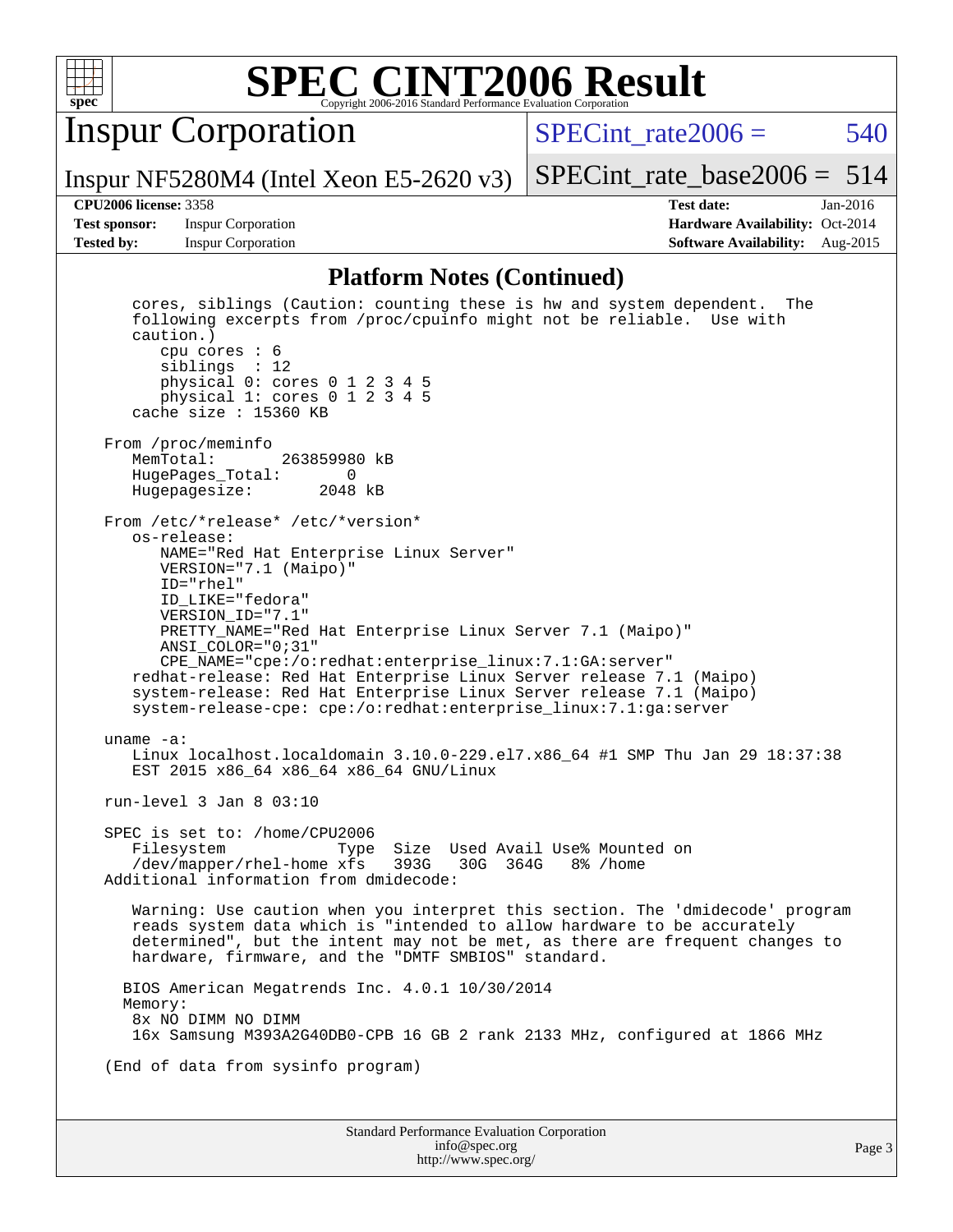

## Inspur Corporation

SPECint rate $2006 = 540$ 

Inspur NF5280M4 (Intel Xeon E5-2620 v3)

[SPECint\\_rate\\_base2006 =](http://www.spec.org/auto/cpu2006/Docs/result-fields.html#SPECintratebase2006) 514

**[Test sponsor:](http://www.spec.org/auto/cpu2006/Docs/result-fields.html#Testsponsor)** Inspur Corporation **[Hardware Availability:](http://www.spec.org/auto/cpu2006/Docs/result-fields.html#HardwareAvailability)** Oct-2014

**[CPU2006 license:](http://www.spec.org/auto/cpu2006/Docs/result-fields.html#CPU2006license)** 3358 **[Test date:](http://www.spec.org/auto/cpu2006/Docs/result-fields.html#Testdate)** Jan-2016 **[Tested by:](http://www.spec.org/auto/cpu2006/Docs/result-fields.html#Testedby)** Inspur Corporation **[Software Availability:](http://www.spec.org/auto/cpu2006/Docs/result-fields.html#SoftwareAvailability)** Aug-2015

#### **[General Notes](http://www.spec.org/auto/cpu2006/Docs/result-fields.html#GeneralNotes)**

Environment variables set by runspec before the start of the run: LD\_LIBRARY\_PATH = "/home/CPU2006/libs/32:/home/CPU2006/libs/64:/home/CPU2006/sh"

 Binaries compiled on a system with 1x Intel Core i5-4670K CPU + 32GB memory using RedHat EL 7.1 Transparent Huge Pages enabled with: echo always > /sys/kernel/mm/transparent\_hugepage/enabled Filesystem page cache cleared with: echo 1> /proc/sys/vm/drop\_caches runspec command invoked through numactl i.e.: numactl --interleave=all runspec <etc>

#### **[Base Compiler Invocation](http://www.spec.org/auto/cpu2006/Docs/result-fields.html#BaseCompilerInvocation)**

#### [C benchmarks](http://www.spec.org/auto/cpu2006/Docs/result-fields.html#Cbenchmarks):

[icc -m32 -L/opt/intel/compilers\\_and\\_libraries\\_2016/linux/compiler/lib/ia32\\_lin](http://www.spec.org/cpu2006/results/res2016q1/cpu2006-20160108-38636.flags.html#user_CCbase_intel_icc_e10256ba5924b668798078a321b0cb3f)

#### [C++ benchmarks:](http://www.spec.org/auto/cpu2006/Docs/result-fields.html#CXXbenchmarks)

[icpc -m32 -L/opt/intel/compilers\\_and\\_libraries\\_2016/linux/compiler/lib/ia32\\_lin](http://www.spec.org/cpu2006/results/res2016q1/cpu2006-20160108-38636.flags.html#user_CXXbase_intel_icpc_b4f50a394bdb4597aa5879c16bc3f5c5)

#### **[Base Portability Flags](http://www.spec.org/auto/cpu2006/Docs/result-fields.html#BasePortabilityFlags)**

 400.perlbench: [-D\\_FILE\\_OFFSET\\_BITS=64](http://www.spec.org/cpu2006/results/res2016q1/cpu2006-20160108-38636.flags.html#user_basePORTABILITY400_perlbench_file_offset_bits_64_438cf9856305ebd76870a2c6dc2689ab) [-DSPEC\\_CPU\\_LINUX\\_IA32](http://www.spec.org/cpu2006/results/res2016q1/cpu2006-20160108-38636.flags.html#b400.perlbench_baseCPORTABILITY_DSPEC_CPU_LINUX_IA32) 401.bzip2: [-D\\_FILE\\_OFFSET\\_BITS=64](http://www.spec.org/cpu2006/results/res2016q1/cpu2006-20160108-38636.flags.html#user_basePORTABILITY401_bzip2_file_offset_bits_64_438cf9856305ebd76870a2c6dc2689ab) 403.gcc: [-D\\_FILE\\_OFFSET\\_BITS=64](http://www.spec.org/cpu2006/results/res2016q1/cpu2006-20160108-38636.flags.html#user_basePORTABILITY403_gcc_file_offset_bits_64_438cf9856305ebd76870a2c6dc2689ab) 429.mcf: [-D\\_FILE\\_OFFSET\\_BITS=64](http://www.spec.org/cpu2006/results/res2016q1/cpu2006-20160108-38636.flags.html#user_basePORTABILITY429_mcf_file_offset_bits_64_438cf9856305ebd76870a2c6dc2689ab) 445.gobmk: [-D\\_FILE\\_OFFSET\\_BITS=64](http://www.spec.org/cpu2006/results/res2016q1/cpu2006-20160108-38636.flags.html#user_basePORTABILITY445_gobmk_file_offset_bits_64_438cf9856305ebd76870a2c6dc2689ab) 456.hmmer: [-D\\_FILE\\_OFFSET\\_BITS=64](http://www.spec.org/cpu2006/results/res2016q1/cpu2006-20160108-38636.flags.html#user_basePORTABILITY456_hmmer_file_offset_bits_64_438cf9856305ebd76870a2c6dc2689ab) 458.sjeng: [-D\\_FILE\\_OFFSET\\_BITS=64](http://www.spec.org/cpu2006/results/res2016q1/cpu2006-20160108-38636.flags.html#user_basePORTABILITY458_sjeng_file_offset_bits_64_438cf9856305ebd76870a2c6dc2689ab) 462.libquantum: [-D\\_FILE\\_OFFSET\\_BITS=64](http://www.spec.org/cpu2006/results/res2016q1/cpu2006-20160108-38636.flags.html#user_basePORTABILITY462_libquantum_file_offset_bits_64_438cf9856305ebd76870a2c6dc2689ab) [-DSPEC\\_CPU\\_LINUX](http://www.spec.org/cpu2006/results/res2016q1/cpu2006-20160108-38636.flags.html#b462.libquantum_baseCPORTABILITY_DSPEC_CPU_LINUX) 464.h264ref: [-D\\_FILE\\_OFFSET\\_BITS=64](http://www.spec.org/cpu2006/results/res2016q1/cpu2006-20160108-38636.flags.html#user_basePORTABILITY464_h264ref_file_offset_bits_64_438cf9856305ebd76870a2c6dc2689ab) 471.omnetpp: [-D\\_FILE\\_OFFSET\\_BITS=64](http://www.spec.org/cpu2006/results/res2016q1/cpu2006-20160108-38636.flags.html#user_basePORTABILITY471_omnetpp_file_offset_bits_64_438cf9856305ebd76870a2c6dc2689ab) 473.astar: [-D\\_FILE\\_OFFSET\\_BITS=64](http://www.spec.org/cpu2006/results/res2016q1/cpu2006-20160108-38636.flags.html#user_basePORTABILITY473_astar_file_offset_bits_64_438cf9856305ebd76870a2c6dc2689ab) 483.xalancbmk: [-D\\_FILE\\_OFFSET\\_BITS=64](http://www.spec.org/cpu2006/results/res2016q1/cpu2006-20160108-38636.flags.html#user_basePORTABILITY483_xalancbmk_file_offset_bits_64_438cf9856305ebd76870a2c6dc2689ab) [-DSPEC\\_CPU\\_LINUX](http://www.spec.org/cpu2006/results/res2016q1/cpu2006-20160108-38636.flags.html#b483.xalancbmk_baseCXXPORTABILITY_DSPEC_CPU_LINUX)

#### **[Base Optimization Flags](http://www.spec.org/auto/cpu2006/Docs/result-fields.html#BaseOptimizationFlags)**

[C benchmarks](http://www.spec.org/auto/cpu2006/Docs/result-fields.html#Cbenchmarks):

[-xCORE-AVX2](http://www.spec.org/cpu2006/results/res2016q1/cpu2006-20160108-38636.flags.html#user_CCbase_f-xAVX2_5f5fc0cbe2c9f62c816d3e45806c70d7) [-ipo](http://www.spec.org/cpu2006/results/res2016q1/cpu2006-20160108-38636.flags.html#user_CCbase_f-ipo) [-O3](http://www.spec.org/cpu2006/results/res2016q1/cpu2006-20160108-38636.flags.html#user_CCbase_f-O3) [-no-prec-div](http://www.spec.org/cpu2006/results/res2016q1/cpu2006-20160108-38636.flags.html#user_CCbase_f-no-prec-div) [-opt-prefetch](http://www.spec.org/cpu2006/results/res2016q1/cpu2006-20160108-38636.flags.html#user_CCbase_f-opt-prefetch) [-opt-mem-layout-trans=3](http://www.spec.org/cpu2006/results/res2016q1/cpu2006-20160108-38636.flags.html#user_CCbase_f-opt-mem-layout-trans_a7b82ad4bd7abf52556d4961a2ae94d5)

[C++ benchmarks:](http://www.spec.org/auto/cpu2006/Docs/result-fields.html#CXXbenchmarks)

[-xCORE-AVX2](http://www.spec.org/cpu2006/results/res2016q1/cpu2006-20160108-38636.flags.html#user_CXXbase_f-xAVX2_5f5fc0cbe2c9f62c816d3e45806c70d7) [-ipo](http://www.spec.org/cpu2006/results/res2016q1/cpu2006-20160108-38636.flags.html#user_CXXbase_f-ipo) [-O3](http://www.spec.org/cpu2006/results/res2016q1/cpu2006-20160108-38636.flags.html#user_CXXbase_f-O3) [-no-prec-div](http://www.spec.org/cpu2006/results/res2016q1/cpu2006-20160108-38636.flags.html#user_CXXbase_f-no-prec-div) [-opt-prefetch](http://www.spec.org/cpu2006/results/res2016q1/cpu2006-20160108-38636.flags.html#user_CXXbase_f-opt-prefetch) [-opt-mem-layout-trans=3](http://www.spec.org/cpu2006/results/res2016q1/cpu2006-20160108-38636.flags.html#user_CXXbase_f-opt-mem-layout-trans_a7b82ad4bd7abf52556d4961a2ae94d5) [-Wl,-z,muldefs](http://www.spec.org/cpu2006/results/res2016q1/cpu2006-20160108-38636.flags.html#user_CXXbase_link_force_multiple1_74079c344b956b9658436fd1b6dd3a8a) [-L/sh -lsmartheap](http://www.spec.org/cpu2006/results/res2016q1/cpu2006-20160108-38636.flags.html#user_CXXbase_SmartHeap_32f6c82aa1ed9c52345d30cf6e4a0499)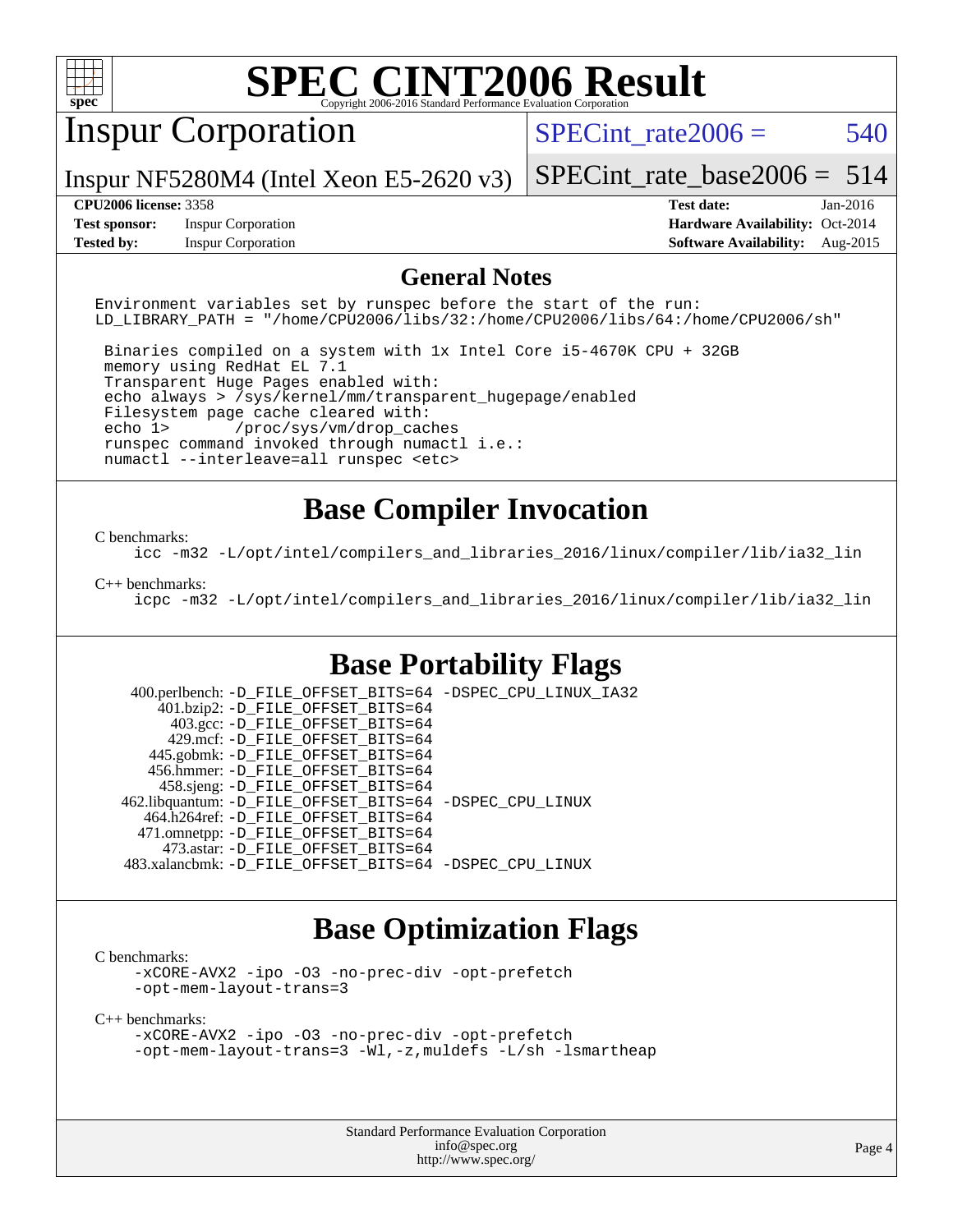| <b>SPEC CINT2006 Result</b><br>$spec^*$<br>Copyright 2006-2016 Standard Performance Evaluation Corporation                                                                                                                                                                                                                                                                                                                                                                                                                                                                                   |                                                                                                               |
|----------------------------------------------------------------------------------------------------------------------------------------------------------------------------------------------------------------------------------------------------------------------------------------------------------------------------------------------------------------------------------------------------------------------------------------------------------------------------------------------------------------------------------------------------------------------------------------------|---------------------------------------------------------------------------------------------------------------|
| <b>Inspur Corporation</b>                                                                                                                                                                                                                                                                                                                                                                                                                                                                                                                                                                    | 540<br>$SPECint rate 2006 =$                                                                                  |
| Inspur NF5280M4 (Intel Xeon E5-2620 $v3$ )                                                                                                                                                                                                                                                                                                                                                                                                                                                                                                                                                   | 514<br>$SPECint_rate_base2006 =$                                                                              |
| <b>CPU2006 license: 3358</b><br><b>Inspur Corporation</b><br><b>Test sponsor:</b><br><b>Tested by:</b><br><b>Inspur Corporation</b>                                                                                                                                                                                                                                                                                                                                                                                                                                                          | <b>Test date:</b><br>Jan-2016<br>Hardware Availability: Oct-2014<br><b>Software Availability:</b><br>Aug-2015 |
| <b>Base Other Flags</b>                                                                                                                                                                                                                                                                                                                                                                                                                                                                                                                                                                      |                                                                                                               |
| C benchmarks:<br>403.gcc: -Dalloca=_alloca                                                                                                                                                                                                                                                                                                                                                                                                                                                                                                                                                   |                                                                                                               |
| <b>Peak Compiler Invocation</b>                                                                                                                                                                                                                                                                                                                                                                                                                                                                                                                                                              |                                                                                                               |
| C benchmarks (except as noted below):<br>icc -m32 -L/opt/intel/compilers_and_libraries_2016/linux/compiler/lib/ia32_lin                                                                                                                                                                                                                                                                                                                                                                                                                                                                      |                                                                                                               |
| 400.perlbench: icc -m64                                                                                                                                                                                                                                                                                                                                                                                                                                                                                                                                                                      |                                                                                                               |
| $401.bzip2:$ icc $-m64$                                                                                                                                                                                                                                                                                                                                                                                                                                                                                                                                                                      |                                                                                                               |
| 456.hmmer: icc -m64                                                                                                                                                                                                                                                                                                                                                                                                                                                                                                                                                                          |                                                                                                               |
| 458.sjeng: icc -m64                                                                                                                                                                                                                                                                                                                                                                                                                                                                                                                                                                          |                                                                                                               |
| $C_{++}$ benchmarks:<br>icpc -m32 -L/opt/intel/compilers_and_libraries_2016/linux/compiler/lib/ia32_lin                                                                                                                                                                                                                                                                                                                                                                                                                                                                                      |                                                                                                               |
| <b>Peak Portability Flags</b>                                                                                                                                                                                                                                                                                                                                                                                                                                                                                                                                                                |                                                                                                               |
| 400.perlbench: -D_FILE_OFFSET_BITS=64 -DSPEC_CPU_LP64 -DSPEC_CPU_LINUX_X64<br>401.bzip2: -D_FILE_OFFSET_BITS=64 -DSPEC_CPU_LP64<br>403.gcc: -D_FILE_OFFSET_BITS=64<br>429.mcf: -D_FILE_OFFSET_BITS=64<br>445.gobmk: -D_FILE_OFFSET_BITS=64<br>456.hmmer: -D_FILE_OFFSET_BITS=64 -DSPEC_CPU_LP64<br>458.sjeng: -D_FILE_OFFSET_BITS=64 -DSPEC_CPU_LP64<br>462.libquantum: -D_FILE_OFFSET_BITS=64 -DSPEC_CPU_LINUX<br>464.h264ref: -D FILE OFFSET BITS=64<br>471.omnetpp: -D_FILE_OFFSET_BITS=64<br>473.astar: -D FILE OFFSET BITS=64<br>483.xalancbmk: -D_FILE_OFFSET_BITS=64 -DSPEC_CPU_LINUX |                                                                                                               |
| <b>Peak Optimization Flags</b><br>C benchmarks:                                                                                                                                                                                                                                                                                                                                                                                                                                                                                                                                              |                                                                                                               |
| 400.perlbench: -xCORE-AVX2(pass 2) -prof-gen: threadsafe(pass 1)<br>$-ipo(pass 2)$ $-03(pass 2)$ $-no-prec-div(pass 2)$<br>$-par-num-threads=1(pass 1) -prof-use(pass 2) -auto-ilp32$                                                                                                                                                                                                                                                                                                                                                                                                        |                                                                                                               |
| Continued on next page                                                                                                                                                                                                                                                                                                                                                                                                                                                                                                                                                                       |                                                                                                               |
| Standard Performance Evaluation Cornoration                                                                                                                                                                                                                                                                                                                                                                                                                                                                                                                                                  |                                                                                                               |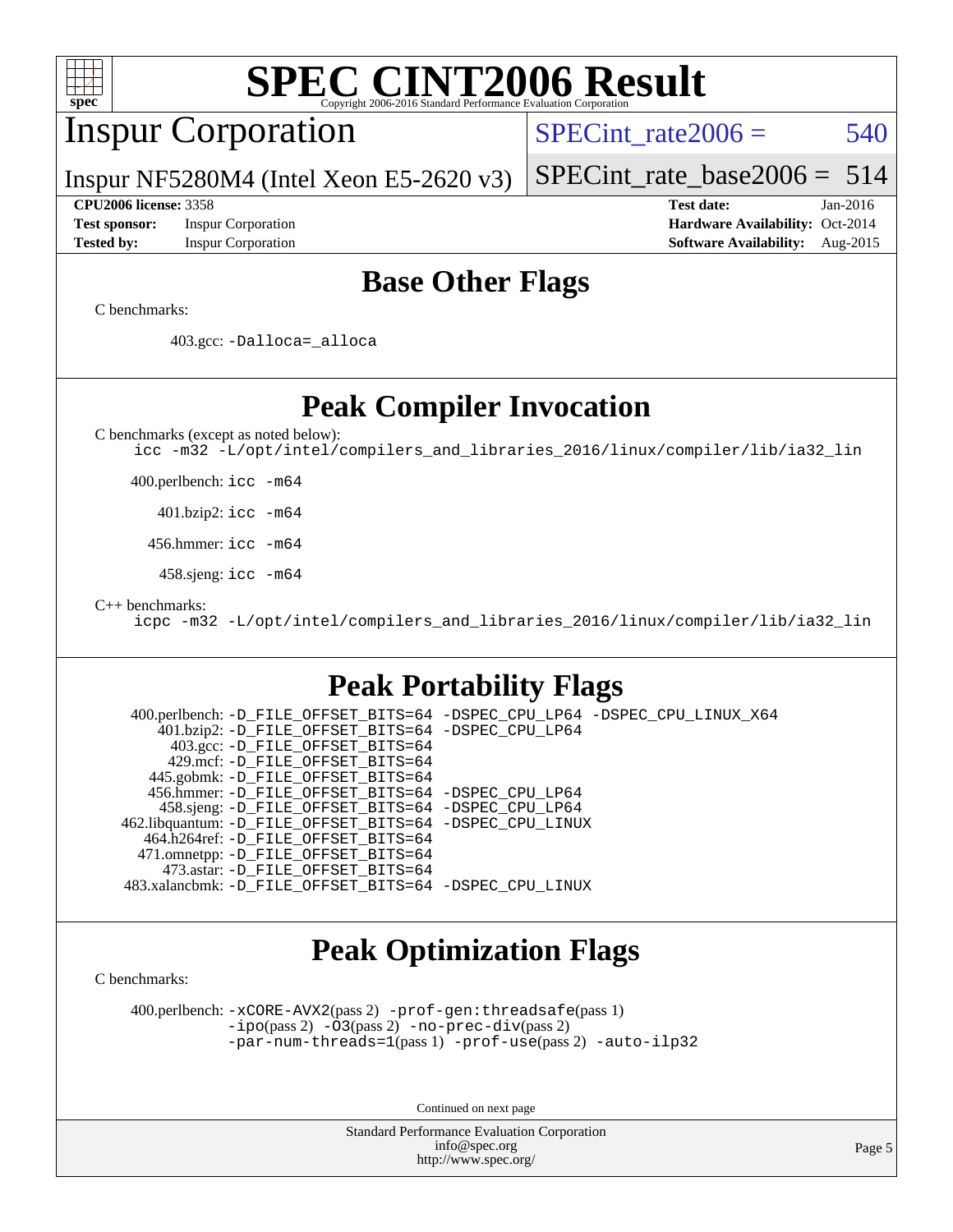

Inspur Corporation

SPECint rate $2006 = 540$ 

Inspur NF5280M4 (Intel Xeon E5-2620 v3)

[SPECint\\_rate\\_base2006 =](http://www.spec.org/auto/cpu2006/Docs/result-fields.html#SPECintratebase2006) 514

**[CPU2006 license:](http://www.spec.org/auto/cpu2006/Docs/result-fields.html#CPU2006license)** 3358 **[Test date:](http://www.spec.org/auto/cpu2006/Docs/result-fields.html#Testdate)** Jan-2016 **[Test sponsor:](http://www.spec.org/auto/cpu2006/Docs/result-fields.html#Testsponsor)** Inspur Corporation **[Hardware Availability:](http://www.spec.org/auto/cpu2006/Docs/result-fields.html#HardwareAvailability)** Oct-2014 **[Tested by:](http://www.spec.org/auto/cpu2006/Docs/result-fields.html#Testedby)** Inspur Corporation **[Software Availability:](http://www.spec.org/auto/cpu2006/Docs/result-fields.html#SoftwareAvailability)** Aug-2015

### **[Peak Optimization Flags \(Continued\)](http://www.spec.org/auto/cpu2006/Docs/result-fields.html#PeakOptimizationFlags)**

 401.bzip2: [-xCORE-AVX2](http://www.spec.org/cpu2006/results/res2016q1/cpu2006-20160108-38636.flags.html#user_peakPASS2_CFLAGSPASS2_LDCFLAGS401_bzip2_f-xAVX2_5f5fc0cbe2c9f62c816d3e45806c70d7)(pass 2) [-prof-gen:threadsafe](http://www.spec.org/cpu2006/results/res2016q1/cpu2006-20160108-38636.flags.html#user_peakPASS1_CFLAGSPASS1_LDCFLAGS401_bzip2_prof_gen_21a26eb79f378b550acd7bec9fe4467a)(pass 1)  $-i\text{po}(pass 2) -03(pass 2) -no-prec-div(pass 2)$  $-i\text{po}(pass 2) -03(pass 2) -no-prec-div(pass 2)$  $-i\text{po}(pass 2) -03(pass 2) -no-prec-div(pass 2)$ [-par-num-threads=1](http://www.spec.org/cpu2006/results/res2016q1/cpu2006-20160108-38636.flags.html#user_peakPASS1_CFLAGSPASS1_LDCFLAGS401_bzip2_par_num_threads_786a6ff141b4e9e90432e998842df6c2)(pass 1) [-prof-use](http://www.spec.org/cpu2006/results/res2016q1/cpu2006-20160108-38636.flags.html#user_peakPASS2_CFLAGSPASS2_LDCFLAGS401_bzip2_prof_use_bccf7792157ff70d64e32fe3e1250b55)(pass 2) [-opt-prefetch](http://www.spec.org/cpu2006/results/res2016q1/cpu2006-20160108-38636.flags.html#user_peakCOPTIMIZE401_bzip2_f-opt-prefetch) [-auto-ilp32](http://www.spec.org/cpu2006/results/res2016q1/cpu2006-20160108-38636.flags.html#user_peakCOPTIMIZE401_bzip2_f-auto-ilp32) [-ansi-alias](http://www.spec.org/cpu2006/results/res2016q1/cpu2006-20160108-38636.flags.html#user_peakCOPTIMIZE401_bzip2_f-ansi-alias) 403.gcc: [-xCORE-AVX2](http://www.spec.org/cpu2006/results/res2016q1/cpu2006-20160108-38636.flags.html#user_peakCOPTIMIZE403_gcc_f-xAVX2_5f5fc0cbe2c9f62c816d3e45806c70d7) [-ipo](http://www.spec.org/cpu2006/results/res2016q1/cpu2006-20160108-38636.flags.html#user_peakCOPTIMIZE403_gcc_f-ipo) [-O3](http://www.spec.org/cpu2006/results/res2016q1/cpu2006-20160108-38636.flags.html#user_peakCOPTIMIZE403_gcc_f-O3) [-no-prec-div](http://www.spec.org/cpu2006/results/res2016q1/cpu2006-20160108-38636.flags.html#user_peakCOPTIMIZE403_gcc_f-no-prec-div)  $429$ .mcf: basepeak = yes 445.gobmk: [-xCORE-AVX2](http://www.spec.org/cpu2006/results/res2016q1/cpu2006-20160108-38636.flags.html#user_peakPASS2_CFLAGSPASS2_LDCFLAGS445_gobmk_f-xAVX2_5f5fc0cbe2c9f62c816d3e45806c70d7)(pass 2) [-prof-gen:threadsafe](http://www.spec.org/cpu2006/results/res2016q1/cpu2006-20160108-38636.flags.html#user_peakPASS1_CFLAGSPASS1_LDCFLAGS445_gobmk_prof_gen_21a26eb79f378b550acd7bec9fe4467a)(pass 1) [-prof-use](http://www.spec.org/cpu2006/results/res2016q1/cpu2006-20160108-38636.flags.html#user_peakPASS2_CFLAGSPASS2_LDCFLAGS445_gobmk_prof_use_bccf7792157ff70d64e32fe3e1250b55)(pass 2) [-par-num-threads=1](http://www.spec.org/cpu2006/results/res2016q1/cpu2006-20160108-38636.flags.html#user_peakPASS1_CFLAGSPASS1_LDCFLAGS445_gobmk_par_num_threads_786a6ff141b4e9e90432e998842df6c2)(pass 1) [-ansi-alias](http://www.spec.org/cpu2006/results/res2016q1/cpu2006-20160108-38636.flags.html#user_peakCOPTIMIZE445_gobmk_f-ansi-alias) [-opt-mem-layout-trans=3](http://www.spec.org/cpu2006/results/res2016q1/cpu2006-20160108-38636.flags.html#user_peakCOPTIMIZE445_gobmk_f-opt-mem-layout-trans_a7b82ad4bd7abf52556d4961a2ae94d5) 456.hmmer: [-xCORE-AVX2](http://www.spec.org/cpu2006/results/res2016q1/cpu2006-20160108-38636.flags.html#user_peakCOPTIMIZE456_hmmer_f-xAVX2_5f5fc0cbe2c9f62c816d3e45806c70d7) [-ipo](http://www.spec.org/cpu2006/results/res2016q1/cpu2006-20160108-38636.flags.html#user_peakCOPTIMIZE456_hmmer_f-ipo) [-O3](http://www.spec.org/cpu2006/results/res2016q1/cpu2006-20160108-38636.flags.html#user_peakCOPTIMIZE456_hmmer_f-O3) [-no-prec-div](http://www.spec.org/cpu2006/results/res2016q1/cpu2006-20160108-38636.flags.html#user_peakCOPTIMIZE456_hmmer_f-no-prec-div) [-unroll2](http://www.spec.org/cpu2006/results/res2016q1/cpu2006-20160108-38636.flags.html#user_peakCOPTIMIZE456_hmmer_f-unroll_784dae83bebfb236979b41d2422d7ec2) [-auto-ilp32](http://www.spec.org/cpu2006/results/res2016q1/cpu2006-20160108-38636.flags.html#user_peakCOPTIMIZE456_hmmer_f-auto-ilp32) 458.sjeng: [-xCORE-AVX2](http://www.spec.org/cpu2006/results/res2016q1/cpu2006-20160108-38636.flags.html#user_peakPASS2_CFLAGSPASS2_LDCFLAGS458_sjeng_f-xAVX2_5f5fc0cbe2c9f62c816d3e45806c70d7)(pass 2) [-prof-gen:threadsafe](http://www.spec.org/cpu2006/results/res2016q1/cpu2006-20160108-38636.flags.html#user_peakPASS1_CFLAGSPASS1_LDCFLAGS458_sjeng_prof_gen_21a26eb79f378b550acd7bec9fe4467a)(pass 1) [-ipo](http://www.spec.org/cpu2006/results/res2016q1/cpu2006-20160108-38636.flags.html#user_peakPASS2_CFLAGSPASS2_LDCFLAGS458_sjeng_f-ipo)(pass 2) [-O3](http://www.spec.org/cpu2006/results/res2016q1/cpu2006-20160108-38636.flags.html#user_peakPASS2_CFLAGSPASS2_LDCFLAGS458_sjeng_f-O3)(pass 2) [-no-prec-div](http://www.spec.org/cpu2006/results/res2016q1/cpu2006-20160108-38636.flags.html#user_peakPASS2_CFLAGSPASS2_LDCFLAGS458_sjeng_f-no-prec-div)(pass 2) [-par-num-threads=1](http://www.spec.org/cpu2006/results/res2016q1/cpu2006-20160108-38636.flags.html#user_peakPASS1_CFLAGSPASS1_LDCFLAGS458_sjeng_par_num_threads_786a6ff141b4e9e90432e998842df6c2)(pass 1) [-prof-use](http://www.spec.org/cpu2006/results/res2016q1/cpu2006-20160108-38636.flags.html#user_peakPASS2_CFLAGSPASS2_LDCFLAGS458_sjeng_prof_use_bccf7792157ff70d64e32fe3e1250b55)(pass 2) [-unroll4](http://www.spec.org/cpu2006/results/res2016q1/cpu2006-20160108-38636.flags.html#user_peakCOPTIMIZE458_sjeng_f-unroll_4e5e4ed65b7fd20bdcd365bec371b81f) [-auto-ilp32](http://www.spec.org/cpu2006/results/res2016q1/cpu2006-20160108-38636.flags.html#user_peakCOPTIMIZE458_sjeng_f-auto-ilp32) 462.libquantum: basepeak = yes 464.h264ref: [-xCORE-AVX2](http://www.spec.org/cpu2006/results/res2016q1/cpu2006-20160108-38636.flags.html#user_peakPASS2_CFLAGSPASS2_LDCFLAGS464_h264ref_f-xAVX2_5f5fc0cbe2c9f62c816d3e45806c70d7)(pass 2) [-prof-gen:threadsafe](http://www.spec.org/cpu2006/results/res2016q1/cpu2006-20160108-38636.flags.html#user_peakPASS1_CFLAGSPASS1_LDCFLAGS464_h264ref_prof_gen_21a26eb79f378b550acd7bec9fe4467a)(pass 1) [-ipo](http://www.spec.org/cpu2006/results/res2016q1/cpu2006-20160108-38636.flags.html#user_peakPASS2_CFLAGSPASS2_LDCFLAGS464_h264ref_f-ipo)(pass 2) [-O3](http://www.spec.org/cpu2006/results/res2016q1/cpu2006-20160108-38636.flags.html#user_peakPASS2_CFLAGSPASS2_LDCFLAGS464_h264ref_f-O3)(pass 2) [-no-prec-div](http://www.spec.org/cpu2006/results/res2016q1/cpu2006-20160108-38636.flags.html#user_peakPASS2_CFLAGSPASS2_LDCFLAGS464_h264ref_f-no-prec-div)(pass 2) [-par-num-threads=1](http://www.spec.org/cpu2006/results/res2016q1/cpu2006-20160108-38636.flags.html#user_peakPASS1_CFLAGSPASS1_LDCFLAGS464_h264ref_par_num_threads_786a6ff141b4e9e90432e998842df6c2)(pass 1) [-prof-use](http://www.spec.org/cpu2006/results/res2016q1/cpu2006-20160108-38636.flags.html#user_peakPASS2_CFLAGSPASS2_LDCFLAGS464_h264ref_prof_use_bccf7792157ff70d64e32fe3e1250b55)(pass 2) [-unroll2](http://www.spec.org/cpu2006/results/res2016q1/cpu2006-20160108-38636.flags.html#user_peakCOPTIMIZE464_h264ref_f-unroll_784dae83bebfb236979b41d2422d7ec2) [-ansi-alias](http://www.spec.org/cpu2006/results/res2016q1/cpu2006-20160108-38636.flags.html#user_peakCOPTIMIZE464_h264ref_f-ansi-alias) [C++ benchmarks:](http://www.spec.org/auto/cpu2006/Docs/result-fields.html#CXXbenchmarks) 471.omnetpp: [-xCORE-AVX2](http://www.spec.org/cpu2006/results/res2016q1/cpu2006-20160108-38636.flags.html#user_peakPASS2_CXXFLAGSPASS2_LDCXXFLAGS471_omnetpp_f-xAVX2_5f5fc0cbe2c9f62c816d3e45806c70d7)(pass 2) [-prof-gen:threadsafe](http://www.spec.org/cpu2006/results/res2016q1/cpu2006-20160108-38636.flags.html#user_peakPASS1_CXXFLAGSPASS1_LDCXXFLAGS471_omnetpp_prof_gen_21a26eb79f378b550acd7bec9fe4467a)(pass 1)  $-ipo(pass 2) -\overline{03(pass 2)}$  $-ipo(pass 2) -\overline{03(pass 2)}$  [-no-prec-div](http://www.spec.org/cpu2006/results/res2016q1/cpu2006-20160108-38636.flags.html#user_peakPASS2_CXXFLAGSPASS2_LDCXXFLAGS471_omnetpp_f-no-prec-div)(pass 2) [-par-num-threads=1](http://www.spec.org/cpu2006/results/res2016q1/cpu2006-20160108-38636.flags.html#user_peakPASS1_CXXFLAGSPASS1_LDCXXFLAGS471_omnetpp_par_num_threads_786a6ff141b4e9e90432e998842df6c2)(pass 1) [-prof-use](http://www.spec.org/cpu2006/results/res2016q1/cpu2006-20160108-38636.flags.html#user_peakPASS2_CXXFLAGSPASS2_LDCXXFLAGS471_omnetpp_prof_use_bccf7792157ff70d64e32fe3e1250b55)(pass 2) [-ansi-alias](http://www.spec.org/cpu2006/results/res2016q1/cpu2006-20160108-38636.flags.html#user_peakCXXOPTIMIZE471_omnetpp_f-ansi-alias) [-opt-ra-region-strategy=block](http://www.spec.org/cpu2006/results/res2016q1/cpu2006-20160108-38636.flags.html#user_peakCXXOPTIMIZE471_omnetpp_f-opt-ra-region-strategy_a0a37c372d03933b2a18d4af463c1f69) [-Wl,-z,muldefs](http://www.spec.org/cpu2006/results/res2016q1/cpu2006-20160108-38636.flags.html#user_peakEXTRA_LDFLAGS471_omnetpp_link_force_multiple1_74079c344b956b9658436fd1b6dd3a8a) [-L/sh -lsmartheap](http://www.spec.org/cpu2006/results/res2016q1/cpu2006-20160108-38636.flags.html#user_peakEXTRA_LIBS471_omnetpp_SmartHeap_32f6c82aa1ed9c52345d30cf6e4a0499) 473.astar: basepeak = yes

483.xalancbmk: basepeak = yes

### **[Peak Other Flags](http://www.spec.org/auto/cpu2006/Docs/result-fields.html#PeakOtherFlags)**

[C benchmarks](http://www.spec.org/auto/cpu2006/Docs/result-fields.html#Cbenchmarks):

403.gcc: [-Dalloca=\\_alloca](http://www.spec.org/cpu2006/results/res2016q1/cpu2006-20160108-38636.flags.html#b403.gcc_peakEXTRA_CFLAGS_Dalloca_be3056838c12de2578596ca5467af7f3)